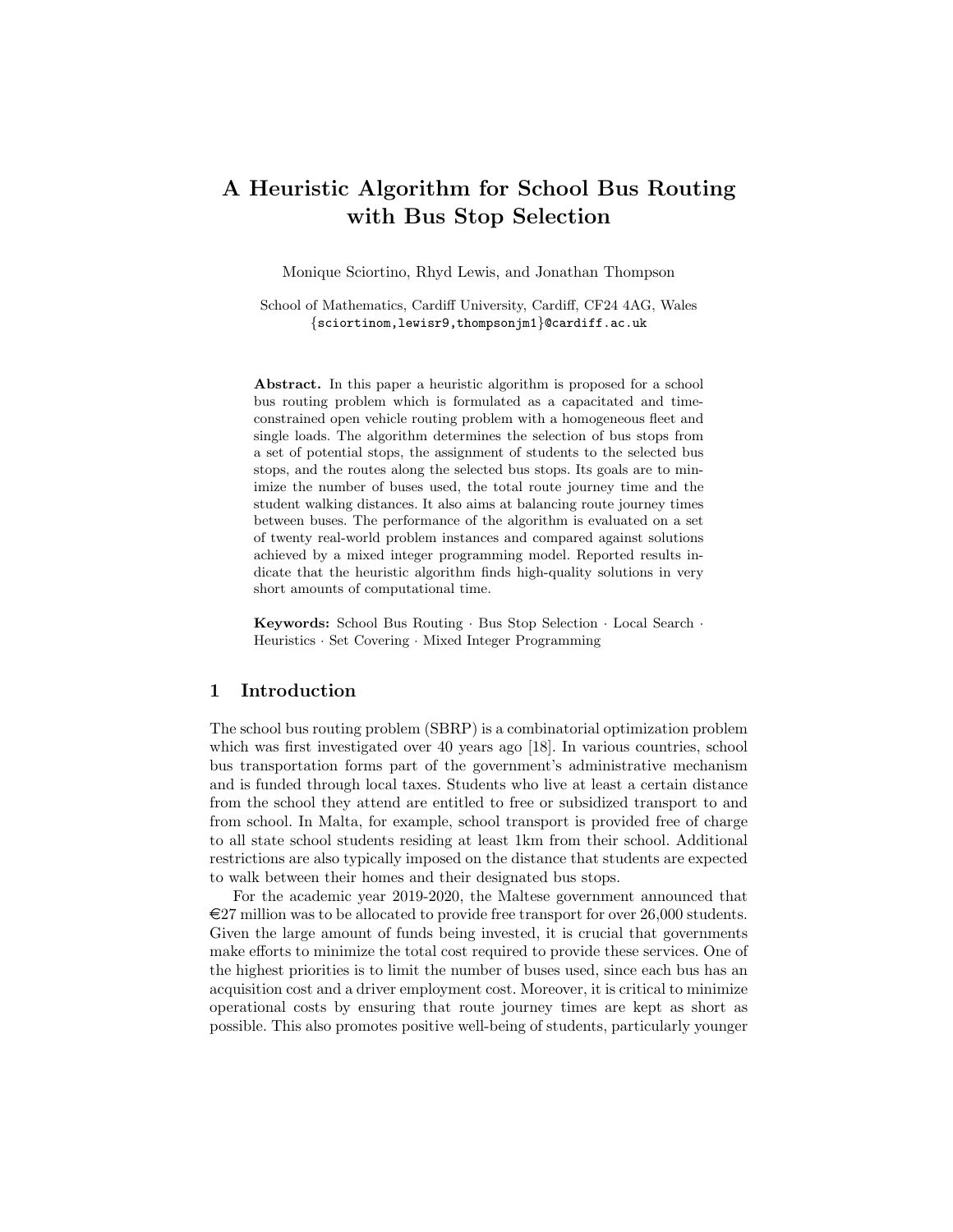ones. In Wales, for example, a maximum 45 minute and 60 minute journey time is recommended for primary and secondary school pupils, respectively.

The SBRP falls into a larger class of problems called vehicle routing problems (VRPs). These involve designing optimal delivery or collection routes from one or more depots to a set of geographically scattered customers, subject to a variety of side constraints [15]. Typical constraints in VRPs include maximum capacity restrictions on vehicles (capacitated VRP (CVRP)) and maximum time/distance restrictions on routes. The CVRP first appeared over six decades ago in the seminal paper by Dantzig and Ramser [9]. Sariklis and Powell [21] proposed the open VRP (OVRP) in which routes do not start and end at a depot (as in the classical VRP), but rather either start or end at a depot. The SBRP can be modelled as a capacitated and time/distance-constrained OVRP (e.g. [4]). A taxonomic review of the VRP and its variants is presented by Braekers et al. [6].

Desrosiers et al. [10] decompose the SBRP into five subproblems. In the first subproblem, *data preparation*, a network containing the schools, student residences, potential bus stop locations and bus depots is generated. Information on the number of students at each residence, the school destination of each student, the number of buses available and their capacities is also specified. The second subproblem, bus stop selection, seeks to select a subset of bus stops from a set of potential bus stops and assign students to these stops. Route generation deals with designing routes that optimize operational efficiency without sacrificing bus safety and service quality. These objectives are often conflicting in nature since an improvement in the level of service quality can increase the cost of provision. The last two subproblems, school bell time adjustment and route scheduling, adjust the schools' opening/closing times to allow buses to service multiple schools and establish chains of routes that can be executed by the same vehicle.

In this paper, we focus on the single-school SBRP in which a series of routes is constructed for each school. This is because mixed loads (students from different schools travelling on the same bus simultaneously) are not permitted in the locations considered. The majority of the publications on school bus routing also deal with the single-school SBRP (e.g. [20, 22, 24]). Here, we cover the first three subproblems stated above. Park and Kim [19] and Ellegood et al. [13] note that bus stop selection is often omitted in the literature; however, they classify the solution approaches developed for the SBRP with bus stop selection. Here, we employ the location-allocation-routing (LAR) strategy, in which bus stops are first selected, students are assigned to stops, and then route generation follows. Park and Kim [19] and Ellegood et al. [13] also observe that most studies assume a homogeneous (same capacity) fleet. We take the same assumption here and dedicate our research to the morning problem, whereby students are picked up from stops and dropped off at school. A solution to the afternoon problem, whereby students are picked up from school and dropped off at stops, can be found by reversing the routes.

The remainder of the paper is organized as follows. Section 2 defines our SBRP whereas Section 3 describes our heuristic algorithm developed for this problem. Section 4 presents the set of real-world problem instances considered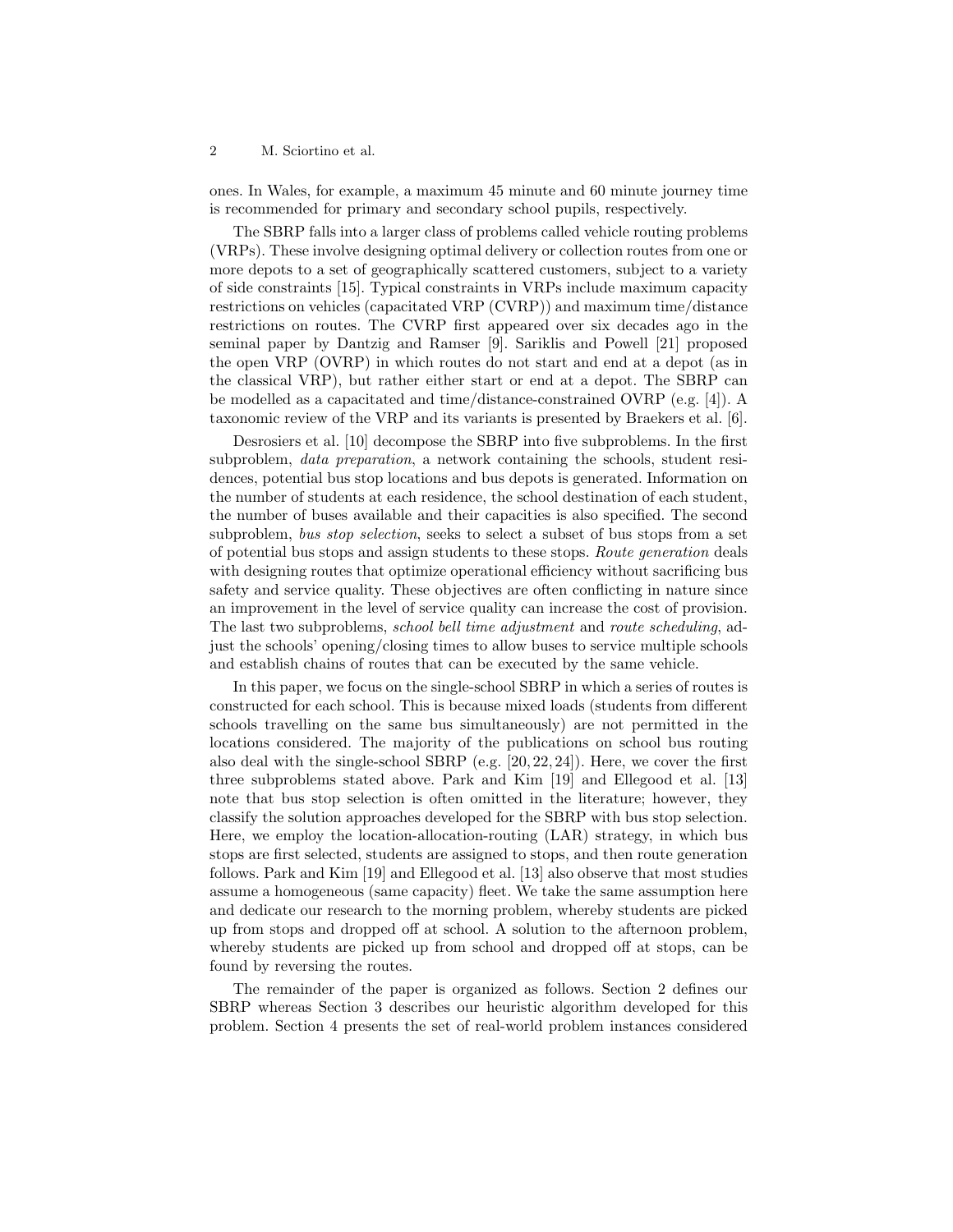as well as the computational results. Finally, Section 5 provides the concluding remarks.

# 2 Problem Definition

In our SBRP, we define a parameter  $m<sub>w</sub>$  which indicates the maximum walking distance that a student is expected to walk to get to a bus stop. We also define parameter  $m_e$  which specifies the minimum walking distance that students should live from the school to be eligible for school transportation. As in [16], our problem can be represented via two sets of vertices,  $V_1$  and  $V_2$ , and two sets of edges,  $E_1$  and  $E_2$ . The vertex set  $V_1$  consists of one school  $v_0$  and n potential bus stops  $v_1, v_2, \ldots, v_n$  and the edge set  $E_1$  contains all  $n(n+1)$  directed edges  $(u, v)$  with  $u, v \in V_1$  and  $u \neq v$ . Each edge  $(u, v)$  in the complete directed graph  $(V_1, E_1)$  is weighted by the shortest driving time  $t(u, v)$  from u to v. Meanwhile, the vertex set  $V_2$  consists of eligible student addresses, with each address  $w \in V_2$  being weighted by the number  $s(w)$  of students living at address w who require school transportation. E<sub>2</sub> is the set  $\{\{w, v\} : w \in V_2 \land v \in V_1 \setminus \{v_0\} \land d(w, v) \leq m_w\},\$ where  $d(w, v)$  gives the shortest walking distance from address w to bus stop v.

For this problem we can assume that the undirected bipartite graph  $(V_2, V_1 \setminus$  ${v_0}, E_2$ ) has no isolated vertices. Otherwise, either an address has no bus stop within walking distance  $m_{\rm w}$  (and therefore a new bus stop must be added to  $V_1$ , or a bus stop has no address within walking distance  $m_w$  and can thus be removed from  $V_1$ . Moreover, a bus stop  $v \in V_1 \setminus \{v_0\}$  for which there exists an address  $w \in V_2$  with just one incident edge  $\{w, v\}$  shall be referred to as a *compulsory stop.* This is because such a stop  $v$  is the only stop within walking distance  $m<sub>w</sub>$  to students living in address w and must therefore be present in a solution.

A feasible solution to our SBRP is given by a set of routes  $\mathcal{R} = \{R_1, R_2, \ldots\}$ , as illustrated in Fig. 1. Each route  $R \in \mathcal{R}$  uses one bus of capacity C which visits a subset of bus stops and terminates at the school  $v_0$ . The subset of bus stops traversed by all routes is denoted by  $V'_1 \subseteq V_1 \setminus \{v_0\}$ . This set should *cover* each address  $w \in V_2$  at least once, meaning that students in each address w will have at least one bus stop in  $V'_1$  within walking distance  $m_w$ . Such a covering shall be referred to as a *complete covering* of  $V_2$  whereas a covering which does not satisfy this property shall be referred to as an *incomplete covering* of  $V_2$ . In addition, the total number  $s(R)$  of students boarding the bus on route R should not exceed the capacity C, and the journey time  $t(R)$  of route R should not exceed the maximum journey time  $m_t$ . These constraints can be expressed as follows:

$$
\bigcup_{R \in \mathcal{R}} R = V_1' \tag{1}
$$

$$
\forall w \in V_2, \ \exists v \in V_1' \mid \{w, v\} \in E_2 \tag{2}
$$

$$
s(R) \le C \qquad \qquad \forall R \in \mathcal{R} \tag{3}
$$

 $t(R) \leq m_t \qquad \qquad \forall R \in \mathcal{R}.$  (4)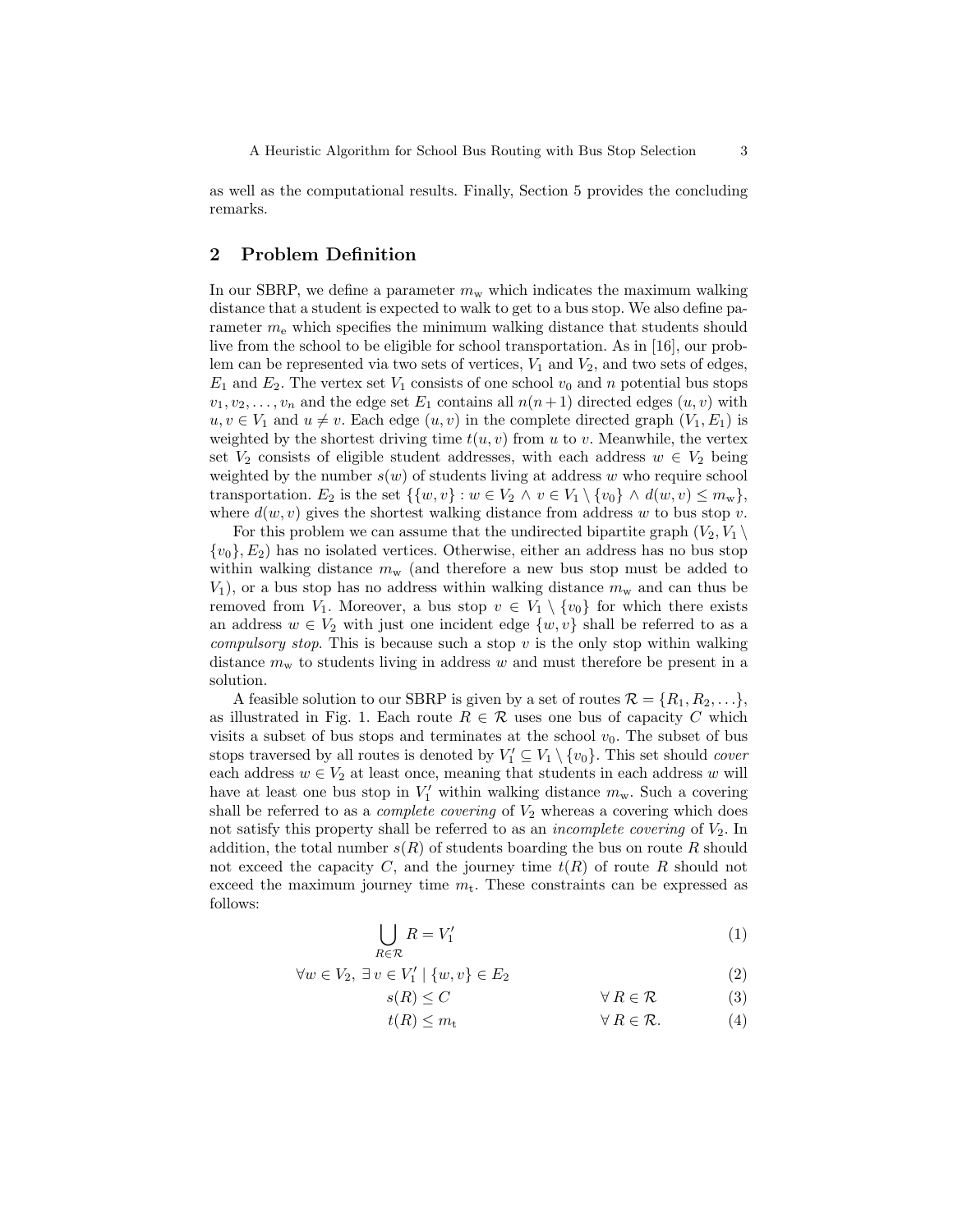

**Q** Potential Bus Stop ▲ Student Address ● School → Student Walk → Bus Route

**Fig. 1.** A feasible solution with  $|\mathcal{R}| = 2$ ,  $|V_1| = 21$ ,  $|V'_1| = 14$  and  $|V_2| = 22$ .

It is important to note that bus stops in  $V'_1$  are not restricted to feature in exactly one route in  $R$ . For example, there may not be enough spare capacity in a bus to serve all students waiting at a bus stop  $v \in V'_1$ . In that case, bus stop  $v$  must be visited by more than one bus and we call such a stop a *multistop*. In VRP literature, this characteristic is referred to as the allowance of split deliveries [11, 12]. Each student boarding at a multistop is only permitted to board one specific route serving that stop since, otherwise, a bus stopping at that multistop may possibly be too full to serve a subsequent stop in its path.

As in [16], the calculation of the journey time  $t(R)$  of route  $R \in \mathcal{R}$  is composed of two components; the total bus travel time and the total bus dwell time. Each dwell time within a route captures the time spent servicing a designated bus stop, i.e. the time spent to halt the bus, open the doors, board the students and merge back into traffic. In our case, we estimate the dwell time at stop  $v$  in route R by  $d(v, R) = d_1 + d_2s(v, R)$ , where  $s(v, R)$  represents the number of boarding students at stop  $v$  onto route  $R$ ,  $d_2$  represents the boarding time per student, and  $d_1$  is a parameter which accounts for the remaining servicing time. Here,  $d_1$ and  $d_2$  are taken to be 15 and 5 seconds, respectively. Therefore, given a route  $R = (v_1, v_2, \dots, v_l, v_0)$ , the route journey time  $t(R)$  is given by

$$
t(R) = \left(\sum_{i=1}^{l-1} t(v_i, v_{i+1}) + t(v_l, v_0)\right) + \left(\sum_{i=1}^{l} \left(d_1 + d_2 s(v_i, R)\right)\right),\tag{5}
$$

where the first component gives the total bus travel time and the second component gives the total bus dwell time.

As previously mentioned, the primary objective of our SBRP is to identify an appropriate subset of bus stops  $V'_1$  in order to minimize the number  $|\mathcal{R}|$  of routes (buses) included in a solution. In our case, this is achieved by attempting to produce feasible solutions that use the lower bound of  $\left[\sum_{w\in V_2}s(w)/C\right]$ routes needed to serve all students. A solution satisfying constraints  $(1)-(3)$  and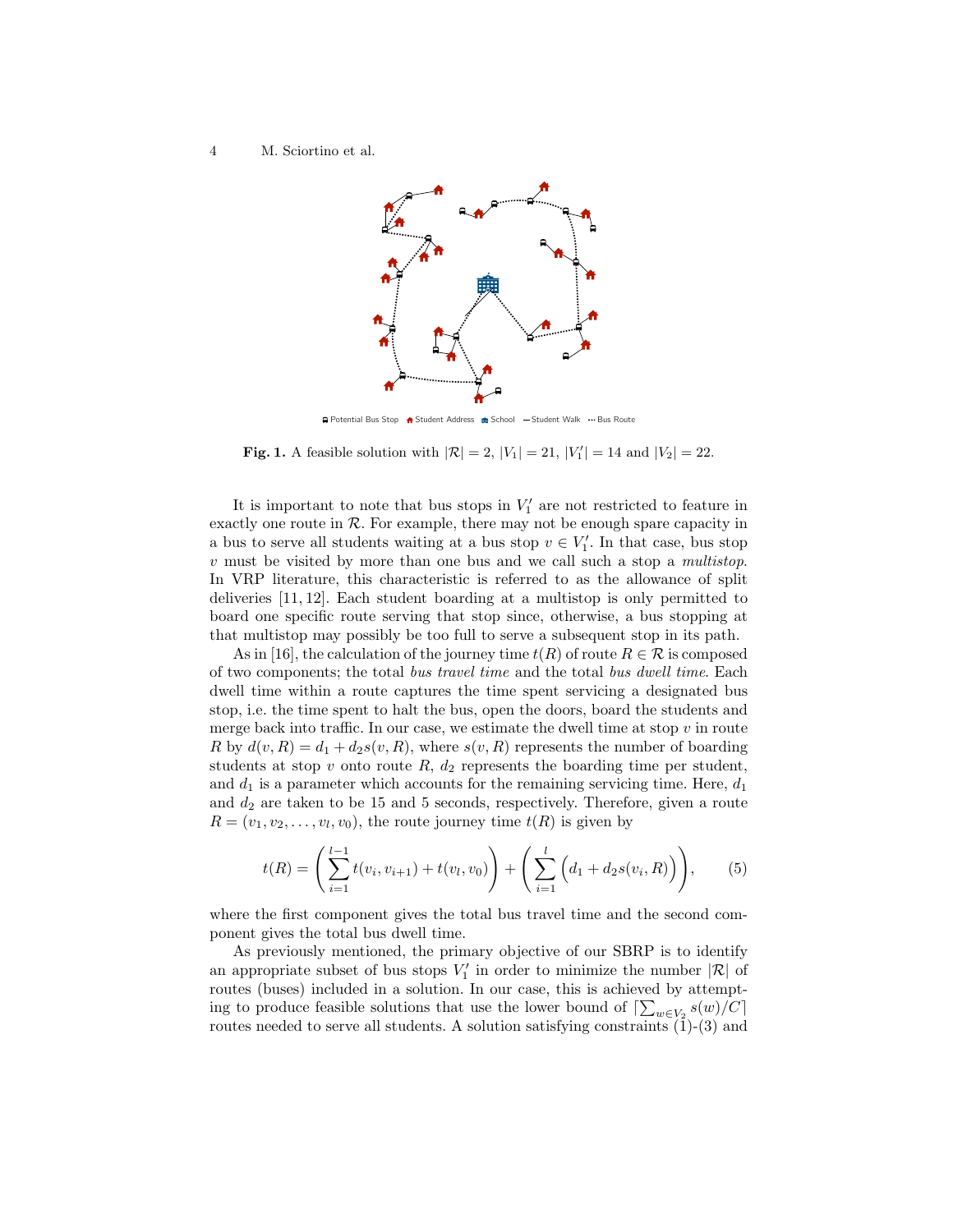meeting this lower bound of  $|\mathcal{R}|$  is always guaranteed since multistops are allowed; however, any one of the routes could potentially violate the maximum riding time constraint (4). Thus, there may be cases where additional routes are needed. In the generation of feasible solutions, two secondary objectives and a tertiary objective are also considered. The first secondary objective deals with the effectiveness of the school transportation service, whereby we seek to minimize the total student walking distance. Through the other secondary objective, we aim to target efficiency of the service by minimizing the total route journey time in a solution. The tertiary objective is employed whenever multiple feasible solutions have the same minimum total route journey time. Here, we encourage equity of service by minimizing the discrepancy between the longest and shortest routes.

# 3 Algorithm Description

Our heuristic algorithm uses the following overall strategy. Initially, a subset of bus stops is selected and a nearest neighbour heuristic is employed to construct an initial solution using a fixed number  $|\mathcal{R}|$  of routes. As mentioned,  $|\mathcal{R}|$  is initially taken to be the lower bound stated in the previous section. Note also that the initial assignment of stops to routes allows the violation of  $(4)$ . A local search routine involving six improvement heuristics is then invoked on this solution to try and shorten the routes using the current subset of bus stops. After this routine has completed, a procedure is performed whereby the current subset of selected bus stops is altered, the current solution is repaired, and the local search routine is re-applied. This is repeated until a time limit is reached, leading to an approach similar to iterated local search. If no solution satisfying  $(1)-(4)$  is achieved at this limit, the number  $|\mathcal{R}|$  of routes is increased by one and the algorithm is restarted.

#### 3.1 Construction of Initial Solution

In our approach, the initial subset of bus stops  $V'_1$  is selected as follows. First, all compulsory stops are included in  $V'_1$ . The non-compulsory stops are arranged in non-increasing order according to the number of currently uncovered addresses they serve. The stop with the largest such value is then added to  $V'_1$ , breaking ties randomly. This ordering and selection procedure is repeated until a complete covering of  $V_2$  is obtained. Each address in  $V_2$  is then assigned to the closest bus stop in  $V'_1$ . The assignment of addresses to stops determines the number  $s_{V'_1}(v)$ of boarding students at each stop  $v \in V'_1$ . It may also be the case that some stops have no boarding students, in which case they are removed from  $V'_1$ . Next, each bus stop in  $V_1'$  is assigned to one of the  $|\mathcal{R}|$  routes such that each bus is not overloaded. This assignment follows a parallel backward implementation of the nearest neighbour constructive heuristic. To start,  $|\mathcal{R}|$  empty routes are defined and the remaining capacity  $c_i$  of each route  $R_i \in \mathcal{R}$  is set to C. The  $|\mathcal{R}|$  closest stops to the school are then added at the front of the routes, one in each route.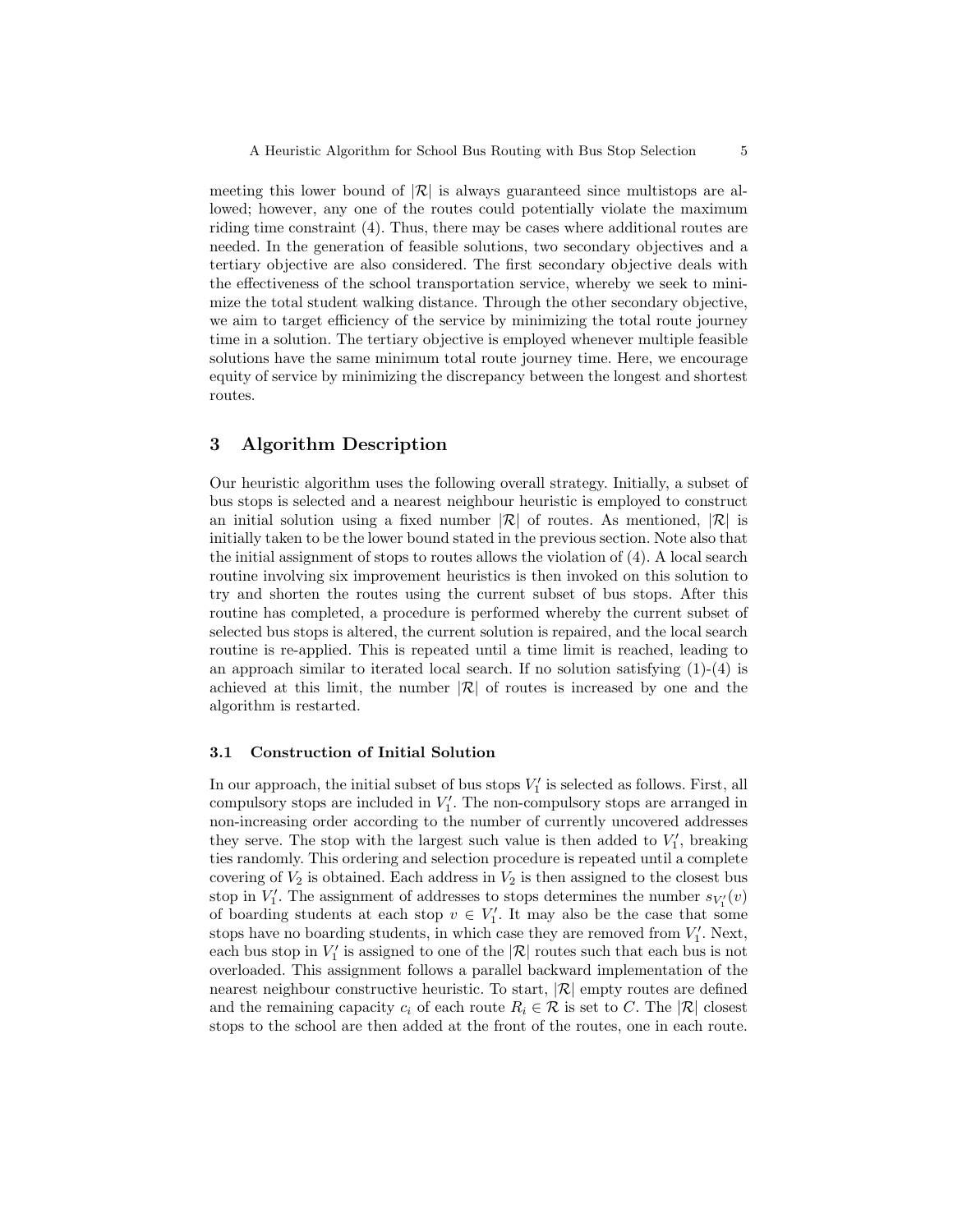Closeness to school is measured by the dwell time at the stop plus the shortest driving time from the stop to the school. In order to calculate the dwell time at stop  $v \in V'_1$  in route  $R_i$ , the minimum of  $c_i$  and  $s_{V'_1}(v)$  is considered as there may be more than  $c_i$  students boarding at stop v. In this case, a multistop is created since the remaining  $s_{V_1'}(v) - c_i$  students boarding at stop v will need to be assigned to a different route  $R_i$ . The remaining capacities  $c_i$  are then updated accordingly. This iterative procedure of determining the closest stop to the most recently added stop in route  $R_i$ , adding it to the front of the route and updating the remaining capacity  $c_i$  is repeated until all stops in  $V'_1$  are assigned to a route. On completion, an initial solution  $R$  will have been generated and can be evaluated according to the cost function described presently.

#### 3.2 Cost Function

A solution  $\mathcal{R} = \{R_1, R_2, \ldots\}$  is evaluated according to the cost function

$$
f(\mathcal{R}) = \sum_{R \in \mathcal{R}} t'(R),\tag{6}
$$

where

$$
t'(R) = \begin{cases} t(R) & \text{if } t(R) \le m_{\text{t}},\\ m_{\text{t}} + m_{\text{t}}(1 + t(R) - m_{\text{t}}) & \text{otherwise.} \end{cases}
$$
(7)

This means that if the journey time of a route  $R \in \mathcal{R}$  exceeds  $m_t$ , then this journey time is scaled up heavily via a penalty. Otherwise, it is unaltered. The addition of the value 1 in the second case of (7) guarantees that two routes both with journey time at most  $m_t$  are always preferred over one route with journey time exceeding  $m_t$ .

#### 3.3 Local Search Routine

As mentioned, the intention of our local search routine is to shorten the journey times of routes in  $\mathcal R$  while maintaining the satisfaction of (1)-(3). Our routine uses a combination of three intra-route and three inter-route operators, with the former being applied to a single route  $R_1 \in \mathcal{R}$  and the latter being applied to a pair of routes  $R_1, R_2 \in \mathcal{R}$ . Without loss of generality, assume that  $R_1 =$  $(v_1, v_2, \ldots, v_{l_1}, v_0)$  and  $R_2 = (u_1, u_2, \ldots, u_{l_2}, v_0)$ . Note that this local search acts on a solution using a fixed subset of bus stops  $V_1'$ . The six operators considered are the following:

- *Exchange*: Choose two stops  $v_i, v_j$  in  $R_1$ , where  $1 \leq i \leq j \leq l_1$ , and swap their position.
- Two-Opt: Choose two stops  $v_i, v_j$  in  $R_1$ , where  $1 \leq i < i+3 \leq j \leq l_1$ , and invert sub-route  $v_i, \ldots, v_j$ .
- Generalized Or-Opt: Choose stops  $v_i, v_j, v_k$  in  $R_1$ , where  $1 \le i \le j \le l_1$  and  $(1 \leq k < i \text{ or } j+1 < k \leq l_1+1)$ . Remove sub-route  $v_i, \ldots, v_j$  and transfer it before stop  $v_k$ , possibly also inverting the sub-route if this yields a better cost. If  $k = l_1 + 1$ , then the sub-route is transferred before school  $v_0$ .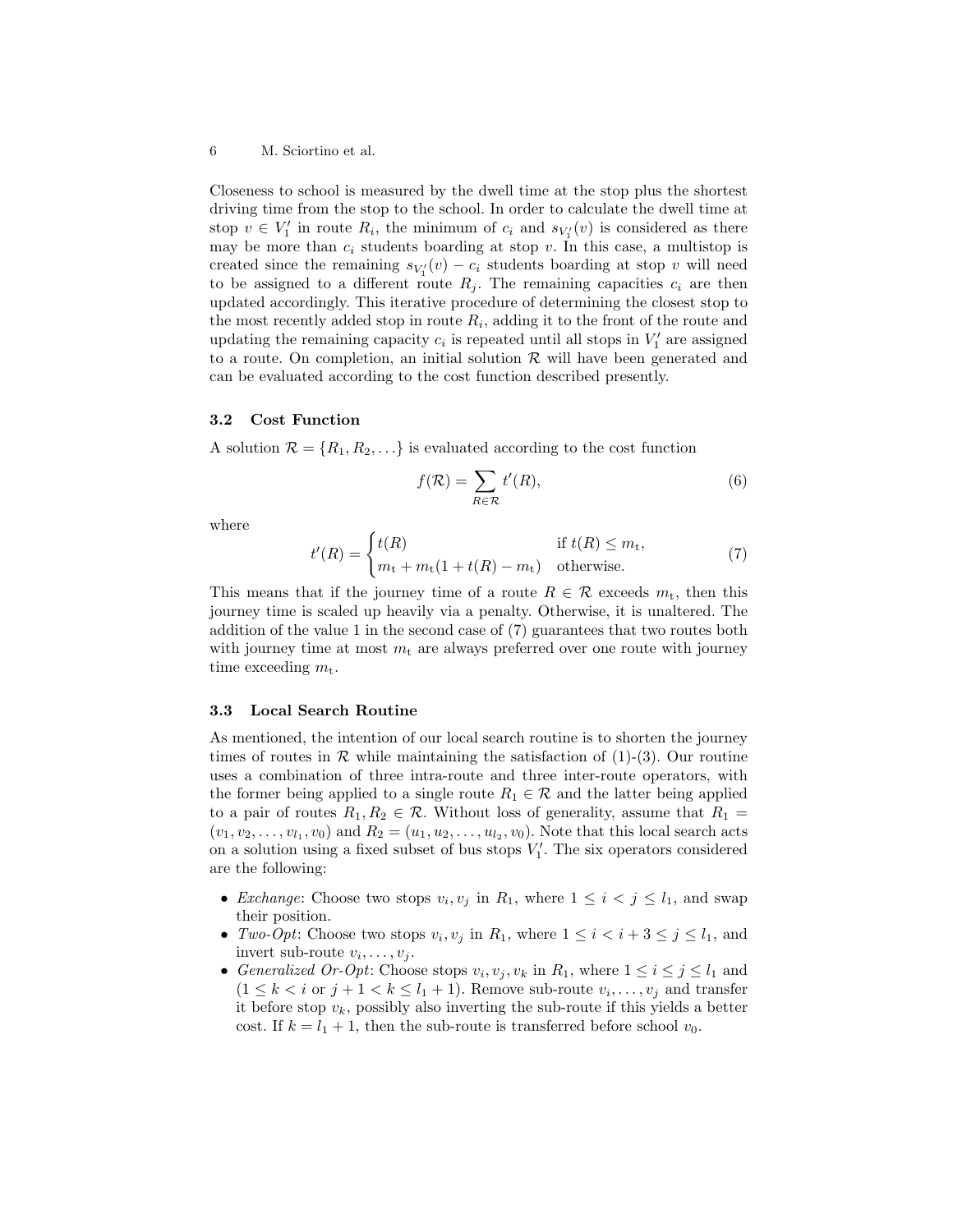A Heuristic Algorithm for School Bus Routing with Bus Stop Selection 7

- Or-Exchange: Choose stops  $v_i, v_j$  in  $R_1$ , where  $1 \leq i \leq j \leq l_1$ , and stop  $u_k$  in  $R_2$ , where  $1 \leq k \leq l_2+1$ . Remove sub-route  $v_i, \ldots, v_j$  from  $R_1$  and transfer it before stop  $u_k$  in  $R_2$ , possibly also inverting the sub-route if this yields a better cost. If  $k = l_2 + 1$ , then the sub-route is transferred before school  $v_0$ .
- Cross-Exchange: Choose stops  $v_{i_1}, v_{j_1}$  in  $R_1$ , where  $1 \leq i_1 \leq j_1 \leq l_1$ , and stops  $u_{i_2}, u_{j_2}$  in  $R_2$ , where  $1 \leq i_2 \leq j_2 \leq l_2$ . Swap sub-routes  $v_{i_1}, \ldots, v_{j_1}$  and  $u_{i_2}, \ldots, u_{j_2}$ , possibly inverting either sub-route if this yields a better cost.
- Creating Multistops: If routes  $R_1, R_2$  satisfy  $t(R_1) > m_t$  and  $s(R_2) < C$ , then choose stop  $v_i$  in  $R_1$ , where  $1 \leq i \leq l_1$ , for which  $s(v_i, R_1) \geq 2$ . If  $v_i$  is not already in  $R_2$ , then insert a copy of  $v_i$  in  $R_2$  before the stop  $u_k$ , where  $1 \leq k \leq l_2$ , (or school  $v_0$ ) which causes the smallest increase in  $t(R_2)$ . Next transfer  $z = \min\{s(v_i, R_1) - 1, C - s(R_2)\}\$  students from the occurrence of stop  $v_i$  in  $R_1$  to the occurrence of stop  $v_i$  in  $R_2$ . Here, the value z gives the maximum number of students who can be transferred (hence, decreasing  $t(R_1)$  as much as possible) such that both occurrences of  $v_i$  have at least one boarding student and both routes  $R_1$  and  $R_2$  satisfy (3).

The neighbourhood sizes corresponding to the above operators are  $\mathcal{O}(|V_1'|^2)$ ,  $\mathcal{O}(|V_1'|^2)$ ,  $\mathcal{O}(|V_1'|^3)$ ,  $\mathcal{O}(|V_1'|^4)$ , and  $\mathcal{O}(|V_1'|^3)$ , respectively. These operators are the same as those used in [16]. The exchange, two-opt and cross-exchange operators are also used in a similar context in [8], while the generalized Or-opt and Or-exchange are extensions (case  $i \neq j$ ) of operators used in [8] and [22]. Note that some Or-exchange and cross-exchange moves can lead to a violation of (3). Such moves are therefore not evaluated. Moreover, these two operators can result in duplicate stops in the same route, which are removed as follows. Without loss of generality, assume that sub-route  $v_i, \ldots, v_j$  is being transferred from route  $R_1$  to route  $R_2$  and that one stop  $v_h$ ,  $i \leq h \leq j$ , is already present in  $R_2$ . Then stop  $v_h$  is removed from the sub-route and the students boarding this occurrence of  $v_h$  are all transferred to the occurrence of  $v_h$  in  $R_2$ .

Our local search routine follows the direction of steepest descent. In each iteration, all moves in the union of the six neighbourhoods are evaluated and the move which gives the largest reduction in cost is performed. If multiple moves give the largest reduction in cost, the one which yields the smallest discrepancy between the longest and shortest routes in the solution is performed. Such a breakage of ties aims at balancing the journey times between buses. The local search routine terminates when a solution whose neighbourhoods contain no improving moves is reached.

#### 3.4 Generation of Alternative Solutions

Recall that the subset of bus stops  $V'_1$  is fixed during our local search routine. For this reason, our algorithm also contains an operator that generates a new subset of bus stops  $V''_1$ , assigns students to these bus stops, and then creates a set of routes that use these stops. We designed four variants of the algorithm, which differ in the way they generate  $V''_1$ . These are: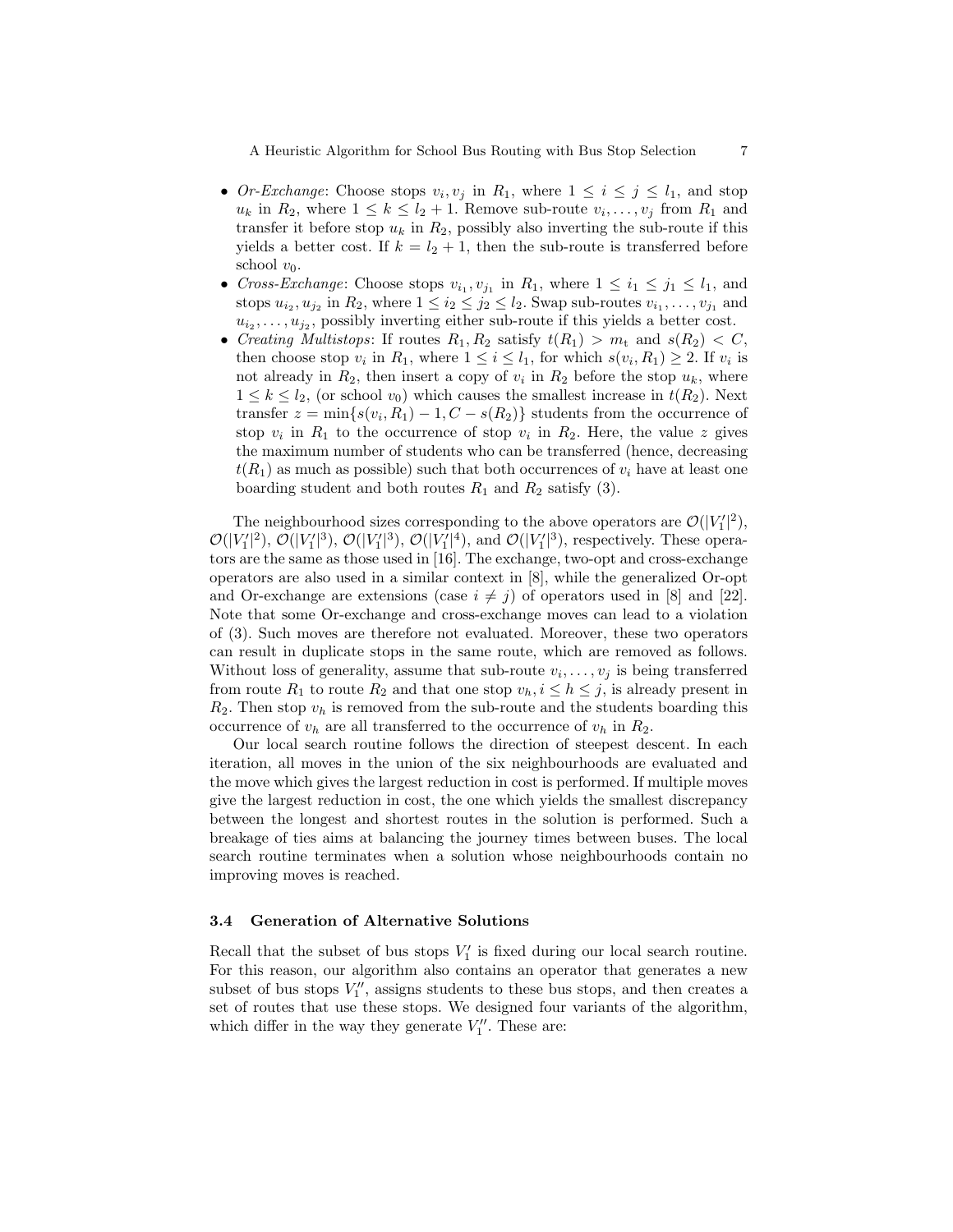- 8 M. Sciortino et al.
- (I) Generating  $V_1^{\prime\prime}$  from scratch;
- (II) Generating  $V''_1$  from the subset  $V'_1$  used in the previous iteration;
- (III) Generating  $V''_1$  from the most recent subset  $V'_1$  that yields a feasible solution with the lowest cost found so far;
- (IV) Generating  $V''_1$  via a trade-off between Variants II and III, whereby  $V''_1$  has 50% chance of being generated according to Variant II and 50% chance of being generated according to Variant III.

Note that in Variant III, the subset of stops generated in the previous iteration is used if no subset has yielded a feasible solution so far.

In Variant I, the generation of  $V''_1$  follows the same selection strategy as that discussed in Section 3.1 and new routes are again produced via nearest neighbour construction. In Variants II to IV, the non-compulsory stops in  $V'_1$  are identified and a random selection of these is removed. Assuming a total number  $\alpha$  of non-compulsory stops, in our case the number of removals is selected according to a Binomial distribution with parameters  $\alpha$  and  $3/\alpha$  so that three stops are removed on average. Upon removal, if we have an incomplete covering of  $V_2$ , then additional stops must be added to  $V'_1$ . If all addresses not covered by the stops in  $V'_1$  are covered by stops which were not originally in  $V'_1$ , then, at each stage, a stop from the latter set of stops which serves the largest number of uncovered addresses is added, breaking ties randomly. If, on the other hand, some address is also uncovered by the stops which were not originally in  $V'_1$ , then at least one of the removed stops must be added back. The same selection strategy is applied in this case and the whole procedure is repeated until a new complete covering  $V_1^{\prime\prime}$  of  $V_2$  is achieved. Each address is then reassigned to the closest stop in  $V_1^{\prime\prime}$ and stops with no addresses assigned to them are removed from  $V''_1$ .

Having determined a new subset of bus stops, repairs are then made to  $\mathcal R$ so that only bus stops in  $V''_1$  feature in the solution. To do this, all occurrences of stops in  $V_1' \setminus V_1''$  are first removed from R. For stops  $v \in V_1'' \cap V_1'$  for which  $s_{V_1'}(v) \leq s_{V_1'}(v)$ ,  $s_{V_1'}(v) - s_{V_1''}(v)$  students are removed from occurrences of  $v$  in  $R$ . If this results in an occurrence of  $v$  with no boarding students, then this occurrence is removed from  $\mathcal{R}$ . For stops  $v \in V''_1 \cap V'_1$  for which  $s_{V''_1}(v)$  $s_{V_1'}(v)$ , an attempt is made to add students to occurrences of v in  $\mathcal{R}$ . If not all  $s_{V_1''}(v) - s_{V_1'}(v)$  students can be added, then a new occurrence of v must be added to R. Stops  $v \in V_1'' \setminus V_1'$  must also be added to the solution. A new stop is inserted in a route having the lowest load, at the position which causes the least increase in the route journey time. If this insertion does not cater for all students boarding that stop, then the procedure is repeated.

Having repaired solution  $R$  (or generated completely new routes in the case of Variant I), the local search routine is then re-invoked. This repair-and-improve process is repeated until the time limit is reached.

### 4 Computational Experiments

A total of twenty real-world problem instances are considered here, summarized in Table 1. The problem instances pertaining to the UK and Australia originate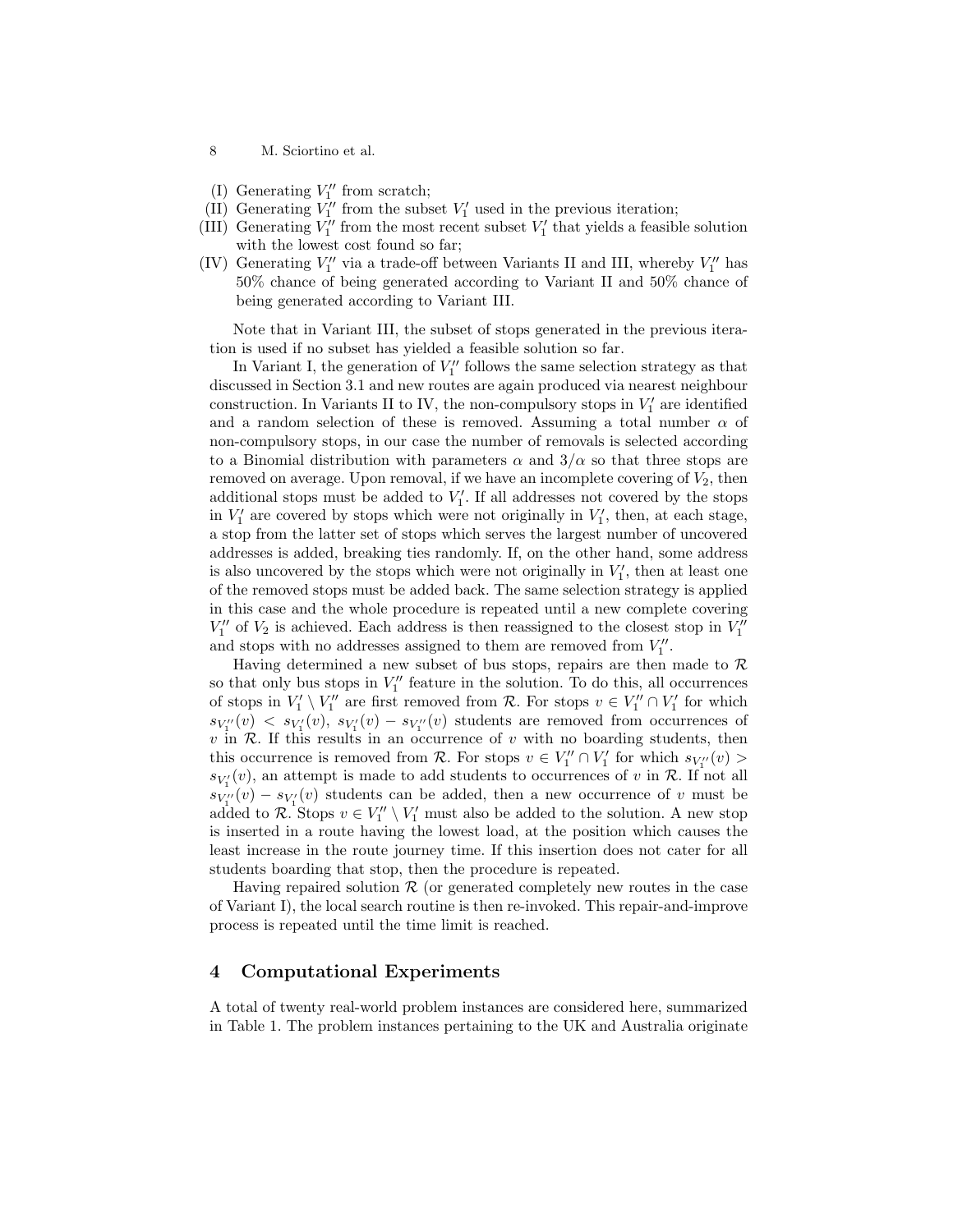Table 1. Summary statistics for the twenty real-world problem instances, listed in increasing order of  $|V_1|$ . The number S represents the total number of students, calculated as  $\sum_{w\in V_2} s(w)$ . Distances  $m_e$  and  $m_w$  are given in km.

| Location        | Country/State   | $V_1$ | $\left\vert V_{2}\right\vert$ | S   | $m_{\rm e}$ | $m_{\rm w}$ | C  |
|-----------------|-----------------|-------|-------------------------------|-----|-------------|-------------|----|
| Mġarr           | Malta           | 60    | 110                           | 190 | 1.0         | 1.0         | 40 |
| Mellieħa        | Malta           | 83    | 98                            | 171 | 1.0         | 1.0         | 40 |
| Porthcawl       | Wales           | 153   | 42                            | 66  | $3.2\,$     | $1.6\,$     | 70 |
| Qrendi          | Malta           | 161   | 150                           | 255 | 1.0         | 1.0         | 40 |
| Suffolk         | England         | 174   | 123                           | 209 | 4.8         | $1.6\,$     | 70 |
| Senglea         | Malta           | 186   | 158                           | 266 | 1.0         | $1.0\,$     | 40 |
| Victoria        | Gozo            | 292   | 99                            | 171 | $1.0\,$     | 1.0         | 40 |
| Handaq          | Malta           | 298   | 170                           | 285 | 1.0         | 1.0         | 40 |
| Pembroke        | Malta           | 329   | 200                           | 335 | $1.0\,$     | 1.0         | 40 |
| Canberra        | ACT             | 331   | 296                           | 499 | 4.8         | $1.0\,$     | 70 |
| Valletta        | Malta           | 419   | 159                           | 268 | $1.0\,$     | $1.0\,$     | 40 |
| Birkirkara      | Malta           | 422   | 181                           | 306 | $1.0\,$     | 1.0         | 40 |
| Hamrun          | Malta           | 519   | 321                           | 192 | 1.0         | $1.0\,$     | 40 |
| Cardiff         | Wales           | 552   | 90                            | 156 | 4.8         | $1.6\,$     | 70 |
| Milton Keynes   | England         | 579   | 149                           | 274 | 4.8         | $1.6\,$     | 70 |
| <b>Bridgend</b> | Wales           | 633   | 221                           | 381 | 4.82        | $1.6\,$     | 70 |
| Edinburgh-2     | Scotland        | 917   | 190                           | 320 | $1.6\,$     | $1.6\,$     | 70 |
| Edinburgh-1     | Scotland        | 959   | 409                           | 680 | $1.6\,$     | $1.6\,$     | 70 |
| Adelaide        | South Australia | 1118  | 342                           | 565 | 1.6         | $1.6\,$     | 70 |
| <b>Brisbane</b> | Queensland      | 1817  | 438                           | 757 | $3.2\,$     | $1.6\,$     | 70 |

from [16] and can be downloaded at [1]. The remainder were generated by us using the Bing Maps API and can be downloaded at [2]. Each problem instance was generated as follows. The location of the school was first identified and a number of random student addresses were selected on/outside a circle of radius  $m<sub>e</sub>$  from the school. The number of students living at each address was generated randomly according to the following distribution: 1, 2, 3 and 4 with probabilities 0.45, 0.4, 0.14 and 0.01, respectively. As mentioned in [16], this distribution approximates the relevant statistics in the locations considered. Potential bus stops were then identified through public records such that each stop has at least one address within walking distance  $m<sub>w</sub>$  and each address has at least one stop within walking distance  $m_{\rm w}$ . Shortest driving times between each bus stop pair and shortest walking distances between each bus stop and address pair were then determined. Here, we use  $C \in \{40, 70\}$ , depending on the location of the problem instance under study, and  $m_t = 2700$  seconds (45 minutes).

Our heuristic algorithm was coded in C++ and run on a 3.6GhZ 8-Core Intel Core i9 processor with 8GB RAM. Variants I to IV were each run 25 times on each instance. The time limit for each run was taken to be five minutes. Overall, we found that feasible solutions using the lower bound of  $\left\lceil \sum_{w\in V_2} s(w)/C \right\rceil$  routes were achieved in nineteen of the twenty instances in all runs. The only instance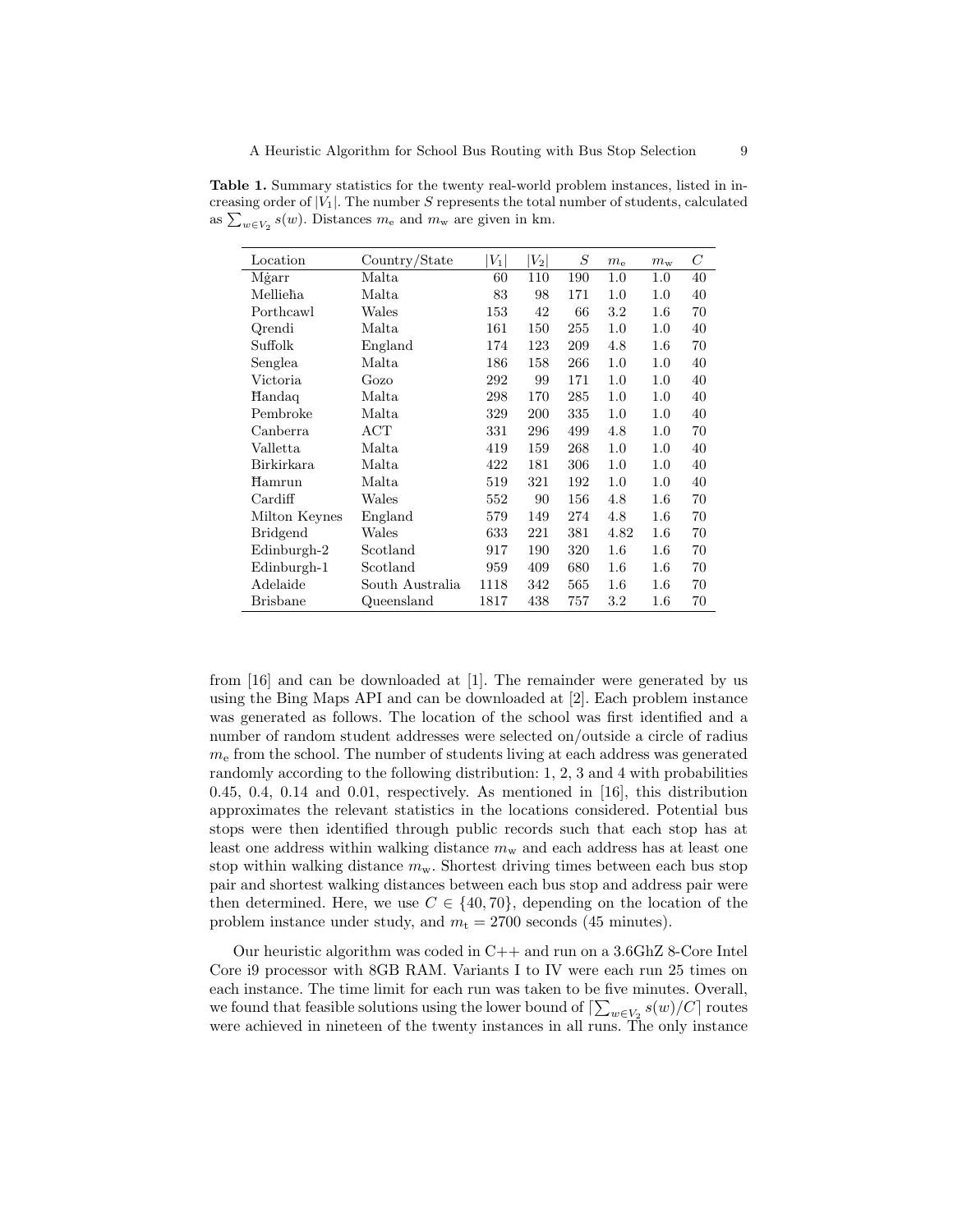which required one additional route was the rural-based Suffolk instance. This was also observed in [16].

Statistics on the results achieved by our algorithm are summarized in Table 2. Columns 3 to 6 display the average number of iterations performed in each algorithm variant. For each variant, this number was compared with the average number of iterations that resulted in solutions satisfying  $(1)-(4)$ . For Bridgend, approximately 74%, 61%, 26% and 32% of the iterations performed in Variants I to IV, respectively, produced infeasible solutions, on average. For Brisbane, the four average proportions of infeasible solutions were all less than 0.2%. Some infeasible solutions were also produced in Variants II and IV for Porthcawl and Variants I, II and IV for Suffolk. The average proportions were both less than 0.04% for Porthcawl and all less than 0.7% for Suffolk. All remaining instances saw  $(1)-(4)$  satisfied in all runs.

According to Table 2, Variant II performed the highest average number of iterations for all instances except Edinburgh-2. On the contrary, Variant I performed the lowest average number of iterations for all instances except Porthcawl and Edinburgh-2. This was expected given that this variant does not use information from previous iterations when altering the current subset of bus stops. Consequently, applications of local search take longer in each iteration. It is also evident that Variant IV performed a higher average number of iterations than Variant III for all instances except Edinburgh-2.

| Location        | $ \mathcal{R} $ | Variant I                    | Variant II         | Variant III         | Variant IV         |
|-----------------|-----------------|------------------------------|--------------------|---------------------|--------------------|
| Mgarr           | 5               | $12777 \pm$<br>112           | $32131 \pm$<br>367 | $25137 \pm$<br>360  | $27482 \pm$<br>248 |
| Mellieha        | 5               | $1323 \pm$<br>9              | 6951 $\pm$<br>53   | 5359 $\pm$<br>107   | $5848 \pm$<br>74   |
| Porthcawl       | 1               | $91916 \pm 1091$             | $96843 \pm 1210$   | $85351 \pm 2465$    | $92171 \pm 3915$   |
| Qrendi          | $\overline{7}$  | $9602 \pm$<br>68             | $28176 \pm$<br>230 | $22880 \pm$<br>656  | $23901 \pm$<br>621 |
| Suffolk         | $\overline{4}$  | 37<br>$3384 \pm$             | $8076 \pm$<br>95   | 6436 $\pm$<br>193   | 6660 $\pm$<br>191  |
| Senglea         | 7               | $16026 \pm$<br>105           | $45776 \pm$<br>317 | $42425 \pm 1177$    | $43792 \pm$<br>896 |
| Victoria        | 5               | $2124 \pm$<br>31             | 6956 $\pm$<br>90   | $5135 \pm$<br>206   | 254<br>5367 $\pm$  |
| Handaq          | 8               | $2439 \pm$<br>30             | $8438 \pm$<br>120  | $7433 \pm$<br>495   | $7731 \pm$<br>362  |
| Pembroke        | 9               | 29<br>$4208 \pm$             | 160<br>$16109 \pm$ | 621<br>$14170 \pm$  | $14702 \pm$<br>468 |
| Canberra        | 8               | $2431 \pm$<br>42             | $10073 \pm$<br>167 | 290<br>$8038 \pm$   | 8456 $\pm$<br>247  |
| Valletta        | 7               | 6639 $\pm$<br>6              | 78<br>$21976 \pm$  | 577<br>$20915 \pm$  | $21405 \pm$<br>403 |
| Birkirkara      | 8               | 4691 $\pm$<br>70             | 276<br>$17519 \pm$ | 635<br>$16039 \pm$  | 491<br>$16466 \pm$ |
| Hamrun          | 9               | $3233 \pm$<br>54             | $13681 \pm$<br>242 | 258<br>$13210 \pm$  | $13404 \pm$<br>259 |
| Cardiff         | 3               | $16241 \pm$<br>102           | $25386 \pm$<br>181 | 185<br>$25330 \pm$  | $25345 \pm$<br>131 |
| Milton Keynes   | $\overline{4}$  | $8601 \pm$<br>$\overline{7}$ | $20039 \pm$<br>40  | 637<br>$18699 \pm$  | 272<br>19196 $\pm$ |
| <b>Bridgend</b> | 6               | $3932 \pm$<br>57             | 106<br>$11066 \pm$ | 119<br>$9944 \pm$   | $10277 \pm$<br>85  |
| $Edinburgh-2$   | 5               | 66<br>5681 $\pm$             | 55<br>$5692 \pm$   | 5709 $\pm$<br>52    | 5680 $\pm$<br>60   |
| Edinburgh-1     | 10              | $1792 \pm$<br>20             | 6489 $\pm$<br>83   | 6365 $\pm$<br>141   | 6417 $\pm$<br>128  |
| Adelaide        | 9               | $1745 \pm$<br>24             | 72<br>5943 $\pm$   | $5530$ $\pm$<br>173 | 5668 $\pm$<br>134  |
| <b>Brisbane</b> | 11              | $742 \pm$<br>18              | 71<br>$3304 \pm$   | $3241 \pm$<br>70    | $3262 \pm$<br>70   |

Table 2. Number of iterations performed by our algorithm. All figures are averaged across the 25 runs, rounded to the nearest integer, plus/minus the standard deviation.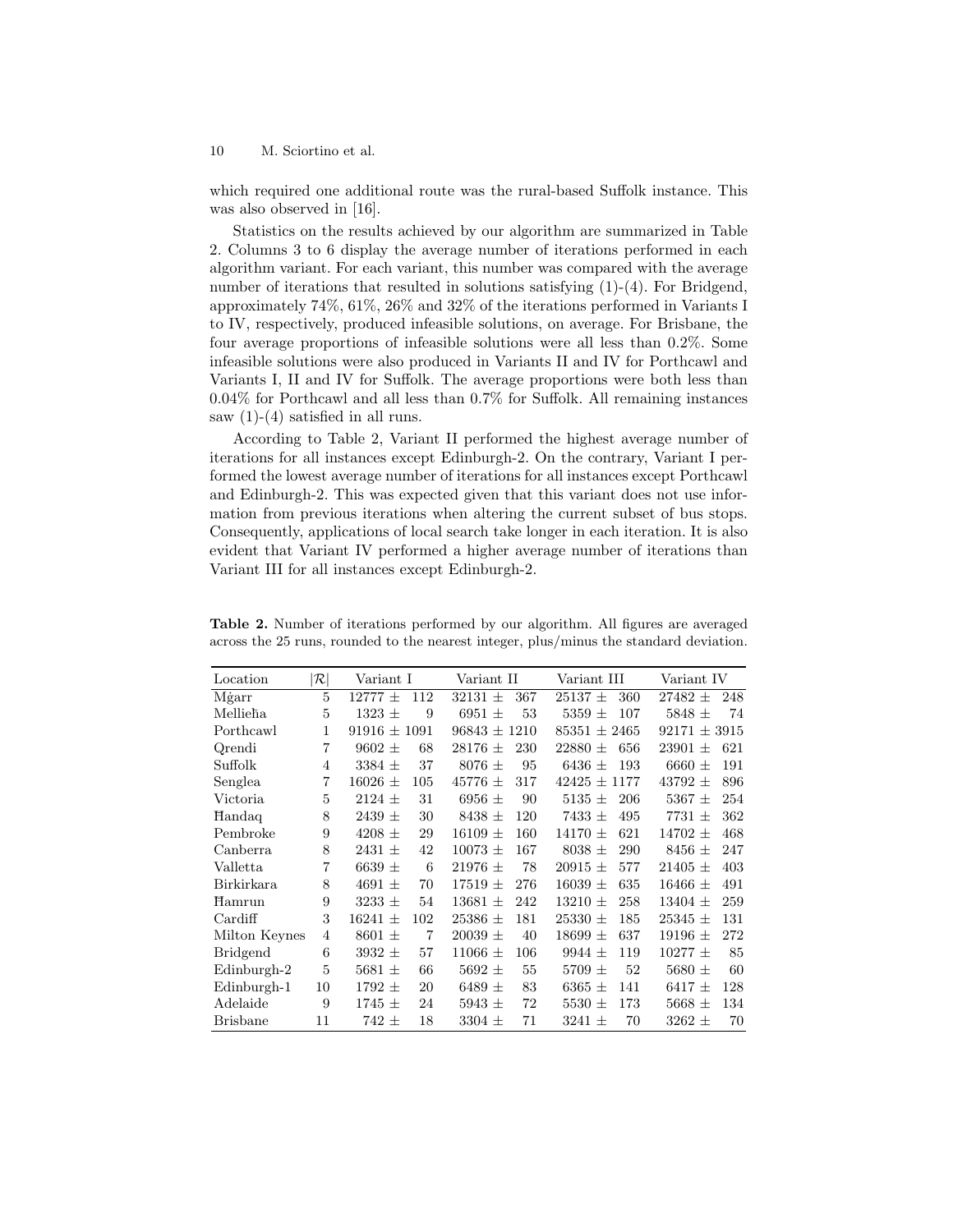

Fig. 2. Boxplots displaying the performance of the variants on the Mellieha, Victoria, Bridgend and Brisbane instances.

For each instance, a Kruskal-Wallis test on the 100 total journey times (in minutes) reached by our heuristic algorithm revealed statistically significant differences between the algorithm variants ( $p < 0.001$ ). Post-hoc Bonferroniadjusted pairwise comparison tests indicated that, for 16 instances, the total journey times of Variants I and II are significantly different at the 0.05 level than those of Variants III and IV. Half of these instances also saw a significant difference between Variants I and II. Two instances (Porthcawl and Edinburgh-2) saw significant differences between Variant III and all other variants, whereas the Mgarr instance saw significant differences between Variant I and all other variants. For the Mellieha instance, significant differences were found between Variants I and II, I and IV, and II and III. Boxplots displaying the performance of the variants on four selected instances are displayed in Fig. 2.

Moving to Table 3, Columns 4 to 7 display the best total journey times for the different algorithm variants. Each instance's best reported result across all variants is displayed in bold and the number of runs giving that result is shown in brackets. According to Table 3, Variants I to IV produced best reported results in 2, 3, 16 and 14 instances, respectively. Moreover, Variants I to IV produced best total journey times that are at most 14.37%, 8.76%, 4.28% and 2.14% (respectively) worse than the best reported results. It is also evident that our best reported result for eight instances was achieved by only one run. For the other twelve instances, multiple runs reached the best reported result. Some or all multiple runs for all these instances except Porthcawl and Edinburgh-2 have different corresponding subsets of bus stops. The total number of alternative subsets of bus stops is given in Column 3 of Table 3.

The best reported results from our heuristic algorithm are also compared with those of Lewis and Smith-Miles [16], in Column 2. The algorithm used in [16] is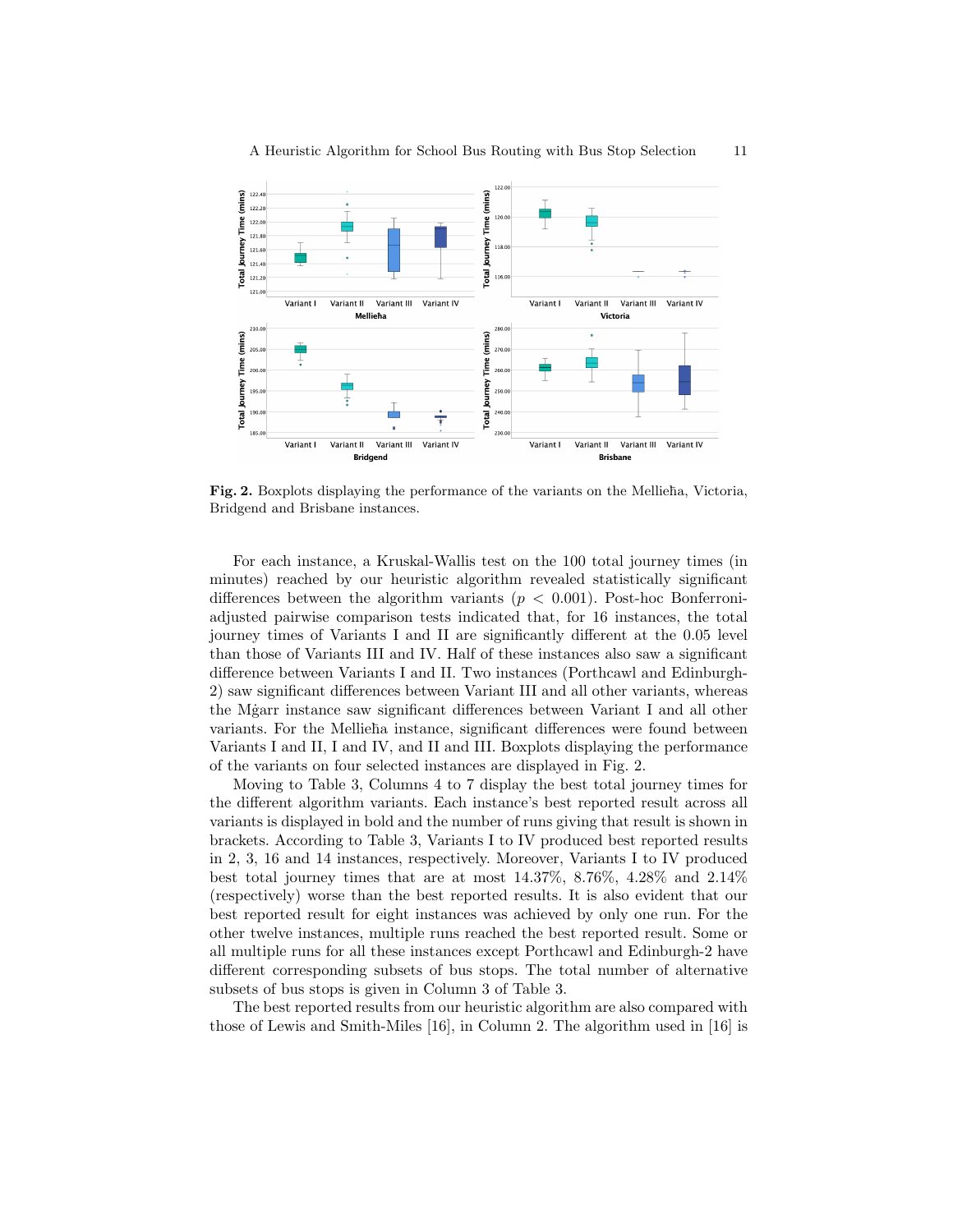| snown lower bound on the optimal total route journey time<br>Mġarr<br>Location<br>Mellieha<br>-orthcawl | Best 16<br>26.87 | Subsets | Variant<br>121.37<br>28.02<br>02.06 | Heuristic Algorithm<br>Variant<br>77.78<br>121.25<br>27.35<br>$\widetilde{\omega}$ | Variant<br>21.18<br>77.78<br>$\widehat{\omega}$<br>তি            | Variant IV<br>77.78<br>26.87<br>ದ<br>$\sim$ | Incumbent<br>120.95<br>26.87<br>87.42 | Improvement MIP Gaj<br>(Gurobi)<br>$\begin{array}{c} 0.40\% \\ 0.19\% \end{array}$ | 8.35 <sup>6</sup>                                                                                                                                                                                                                                              |
|---------------------------------------------------------------------------------------------------------|------------------|---------|-------------------------------------|------------------------------------------------------------------------------------|------------------------------------------------------------------|---------------------------------------------|---------------------------------------|------------------------------------------------------------------------------------|----------------------------------------------------------------------------------------------------------------------------------------------------------------------------------------------------------------------------------------------------------------|
| Suffolk<br>stendi                                                                                       | 113.43           |         | 118.77<br>19:26                     | 116.08<br>96.63                                                                    | 112.75<br>95.80<br>(20)<br>ಾ                                     | 112.75<br>95.80<br>(21)<br>ল                | 112.75<br>95.80                       |                                                                                    | $\begin{array}{c} 11.65\%\\ 44.35\%\\ 35.36\%\\ 36.36\%\\ 37.37\%\\ 38.66\%\\ 39.11\%\\ 30.11\%\\ 30.11\%\\ 34.58\%\\ 35.53\%\\ 36.11\%\\ 37.58\%\\ 38.54\%\\ 39.58\%\\ 34.58\%\\ 35.58\%\\ 36.54.58\%\\ 37.58\%\\ 38.58\%\\ 39.58\%\\ 39.58\%\\ 39.58\%\\ 30$ |
| Senglea<br>/ictoria                                                                                     |                  |         | 119.18<br>84.85                     | 17.711<br>84.57                                                                    | 115.97<br>83.18<br>$\widehat{\omega}$<br>$\widehat{\mathcal{L}}$ | 115.97<br>83.18<br>নি<br>$\widehat{A}$      | 115.97<br>81.87                       | $1.58\%$                                                                           |                                                                                                                                                                                                                                                                |
| Fandaq                                                                                                  |                  |         | 142.47                              | 140.28                                                                             | 138.18<br>$\Xi$                                                  | 138.18                                      |                                       |                                                                                    |                                                                                                                                                                                                                                                                |
| Pembroke                                                                                                |                  |         | 132.82                              | 133.37                                                                             | 128.80<br>$\widehat{\Xi}$                                        | 129.48                                      | 128.80                                |                                                                                    |                                                                                                                                                                                                                                                                |
| Janberra                                                                                                | 190.61           |         | 198.27                              | 193.13                                                                             | 188.25<br>$\widehat{\Xi}$                                        | 188.37                                      | 188.25                                |                                                                                    |                                                                                                                                                                                                                                                                |
| Valletta                                                                                                |                  |         | 125.28                              | 122.50                                                                             | 117.82                                                           | 17.28                                       | 117.28                                |                                                                                    |                                                                                                                                                                                                                                                                |
| 3irkirkara                                                                                              |                  |         | 116.27                              | 113.87                                                                             | 108.25                                                           | 108.25<br>బ                                 | 108.25                                |                                                                                    |                                                                                                                                                                                                                                                                |
| unuure                                                                                                  |                  |         | 18.68                               | 108.75                                                                             | 104.27                                                           | 104.27                                      | 124.27                                |                                                                                    |                                                                                                                                                                                                                                                                |
| Pardiff                                                                                                 | 57.52            |         | 57.52<br>$\left( 13\right)$         | 57.52<br>(10)                                                                      | 57.52<br>(25)                                                    | 57.52<br>(25)                               | 57.52                                 |                                                                                    |                                                                                                                                                                                                                                                                |
| dilton Keynes                                                                                           | $63.48\,$        |         | 75.80                               | 65.45                                                                              | 61.63                                                            | 62.95                                       |                                       | $0.87\%$                                                                           |                                                                                                                                                                                                                                                                |
| <b>Bridgend</b>                                                                                         | 185.52           |         | 201.28                              | 191.67                                                                             | 186.00                                                           | 185.48<br>$\widehat{\Xi}$                   |                                       |                                                                                    |                                                                                                                                                                                                                                                                |
| dinburgh-2                                                                                              | 56.08            |         | 55.87 (25)                          | 55.87<br>(55)                                                                      | 55.90                                                            | 55.87<br>(25)                               |                                       |                                                                                    |                                                                                                                                                                                                                                                                |
| I-nguuduibE                                                                                             | 151.40           |         | 174.50                              | 165.95                                                                             | 152.58<br>$\overline{\phantom{a}}$                               | 153.60                                      |                                       |                                                                                    |                                                                                                                                                                                                                                                                |
| Adelaide                                                                                                | 136.80           |         | 147.83                              | 143.23                                                                             | 135.47                                                           | 136.22                                      |                                       |                                                                                    |                                                                                                                                                                                                                                                                |
| Brisbane                                                                                                | 235.15           |         | 254.97                              | 254.30                                                                             | 237.63                                                           | 241.38                                      |                                       |                                                                                    |                                                                                                                                                                                                                                                                |

**Table 3.** Best (across the 25 runs) total route journey times (in minutes) achieved by our heuristic algorithm. Column 2 gives the best reported results in [16] for the instances pertaining to the UK and Australia. Colum known lower bound on the optimal total route journey time. heuristic algorithm and the result in Column 8. The last column gives the relative gap between the result in Column 8 and the best best incumbent solution achieved by Gurobi. Column 9 displays the percentage improvement between the best reported result from our best reported results in [16] for the instances pertaining to the UK and Australia. Column 8 gives the total route journey time of the Table 3. Best (across the 25 runs) total route journey times (in minutes) achieved by our heuristic algorithm. Column 2 gives the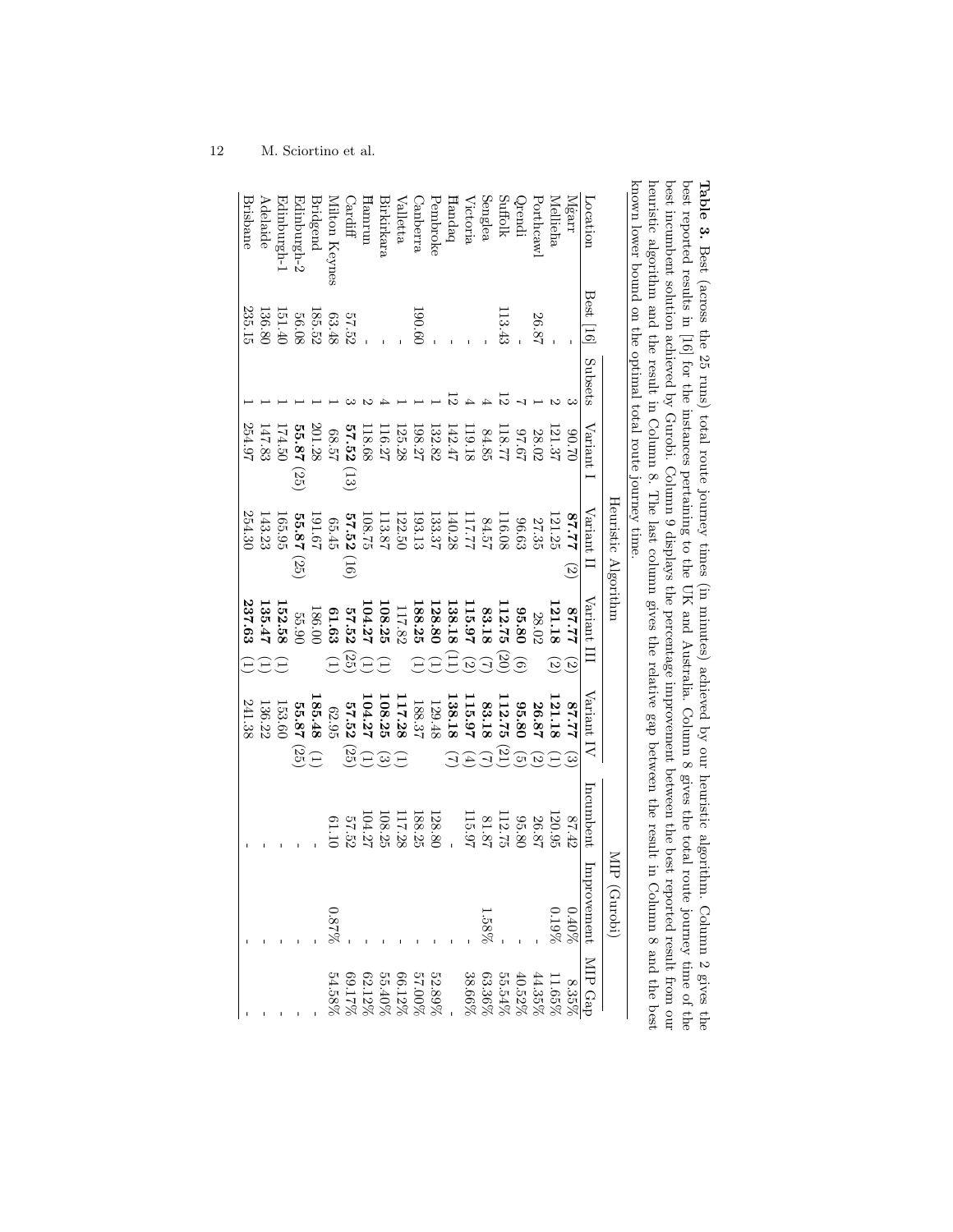similar to Variant II of our algorithm, but makes use of a first-fit-decreasing binpacking heuristic for the assignment of bus stops to routes rather than a nearest neighbour heuristic. Our best reported results for two instances (Porthcawl and Cardiff) match those in [16]. Additionally, our best reported results for six of the remaining eight instances are better than those in [16].

An attempt was also made to improve each instance's best reported result from our heuristic algorithm. For this purpose, a mixed integer programming (MIP) model was formulated as shown in the appendix. This model was executed using Gurobi 9.0 with a run time limit of one hour per bus stop subset. Each run was also seeded with the best feasible solution found by our heuristic algorithm for that bus stop subset. The MIP results are presented in Columns 8 to 10 of Table 3. Column 8 gives the total route journey time of the best incumbent solution reached. Column 9 displays the percentage improvement between the best reported result from our heuristic algorithm and the best incumbent result. Finally, Column 10 gives the relative MIP optimality gap between the best incumbent result and the best known lower bound on the optimal total route journey time. Note that Gurobi was able to find a solution having a better total route journey time for four instances and the percentage improvements of these range between 0.19% and 1.58%. On the other hand, Gurobi was not able to improve the heuristic algorithm solution of ten instances within the time limit. For the remaining six instances, the solver did not provide any results before the time limit was reached. The optimality gaps for the achieved MIP results range between 8.35% and 69.17%.

## 5 Conclusions and Future Developments

In this paper a real-world SBRP has been studied, which incorporates several features found in the literature such as bus capacities, student eligibility, maximum student riding time, maximum student walking distance, multistops (multiple buses visiting a single bus stop) and bus dwell times. A heuristic algorithm has been developed which encompasses the first three subproblems of the SBRP, as defined in [10].

Experiments conducted on twenty problem instances from Malta, the UK and Australia demonstrate the success of the heuristic algorithm on a variety of real-sized instances. For all instances, our algorithm was able to find high-quality solutions in a very short computational time. It also copes with large-scale instances of more than 1800 potential bus stops and 750 students. Through different variants, our algorithm has provided multiple subsets of bus stops yielding the best reported total journey time for ten instances. This extension to what has been done in [16] is beneficial since government administrators can liaise with bus operators to identify the most appropriate subset of bus stops based on factors such as bus depot locations and bus stop accessibility.

The performance of our heuristic algorithm was also compared against solutions achieved through a branch-and-cut method. Only four of the twenty best reported results from the heuristic algorithm turned out to be slightly worse (by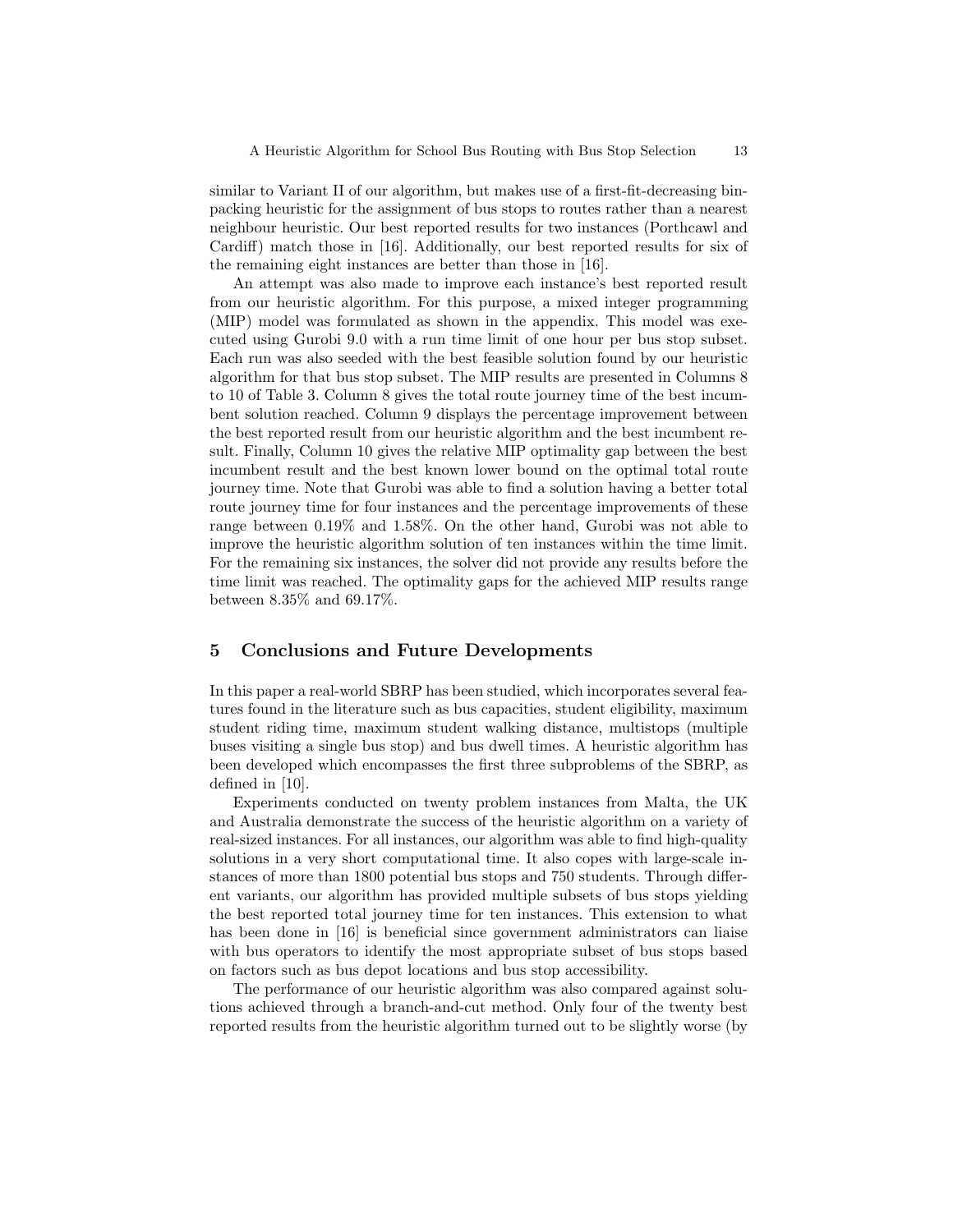less than two minutes) than the results achieved by MIP. The MIP optimality gaps turned out to be higher than expected. These may be improved by allowing a longer time limit.

The proposed heuristic algorithm as well as the MIP model formulation presented in this paper can be extended to other SBRP variants. One such variant is the heterogeneous fleet, in which buses are characterized by different capacities, as studied in [17, 20, 24] amongst others. Another potential future development is the consideration of multi-tripping where several routes, possibly pertaining to different schools, are merged so that buses are able to perform multiple routes successively. Recent work in this area is discussed in [5, 23]. It is also suggested that future work should address uncertainty in the bus travel times as this will make the heuristic algorithm more applicable in real-world settings (e.g. [3,7,25]).

Acknowledgement The research work disclosed in this publication is supported by the Tertiary Education Scholarships Scheme (TESS, Malta).

# References

- 1. http://rhydlewis.eu/resources/busprobs.zip.
- 2. https://github.com/MoniqueSciortino/sbrpMaltaInstances.
- 3. Babaei, M., Rajabi-Bahaabadi, M.: School bus routing and scheduling with stochastic time-dependent travel times considering on-time arrival reliability. Computers and Industrial Engineering, 138, 106125 (2019).
- 4. Bektaş, T., Elmastaş, S.: Solving school bus routing problems through integer programming. Journal of the Operational Research Society, 58(12), 1599–1604 (2007).
- 5. Bertsimas, D., Delarue, A., Martin, S.: Optimizing schools' start time and bus routes. Proceedings of the National Academy of Sciences, 116(13), 5943-5948 (2019).
- 6. Braekers, K., Ramaekers, K., Nieuwenhuyse, I.V.: The vehicle routing problem: state of the art classification and review. Computers and Industrial Engineering, 99, 300–313 (2016).
- 7. Caceres, H., Batta, R., He, Q.: School bus routing with stochastic demand and duration constraints. Transportation Science,  $51(4)$ , 1349–1364 (2017).
- 8. Chen, X., Kong, Y., Dang, L., Hou, Y., Ye, X.: Exact and metaheuristic approaches for a bi-objective school bus scheduling Problem. PLoS ONE, 11(4), e0153614 (2015).
- 9. Dantzig, G.B., Ramser, J.H.: The truck dispatching problem. Management Science, 6(1), 80–91 (1959).
- 10. Desrosiers, J., Ferland, J.A., Rousseau, J.M., Lapalme, G., Chapleau, L.: An overview of a school busing system. Scientific Management of Transport Systems, 235–243 (1981).
- 11. Dror, M., Trudeau, P.: Savings by split delivery routing. Transportation Science,  $23(2)$ , 141–145 (1989).
- 12. Dror, M., Trudeau, P.: Split delivery routing. Naval Research Logistics, 37(3), 383– 402 (1990).
- 13. Ellegood, W.A., Solomon, S., North, J., Campbell, J.F.: School bus routing problem: contemporary trends and research directions. Omega, 95, 1–18 (2020).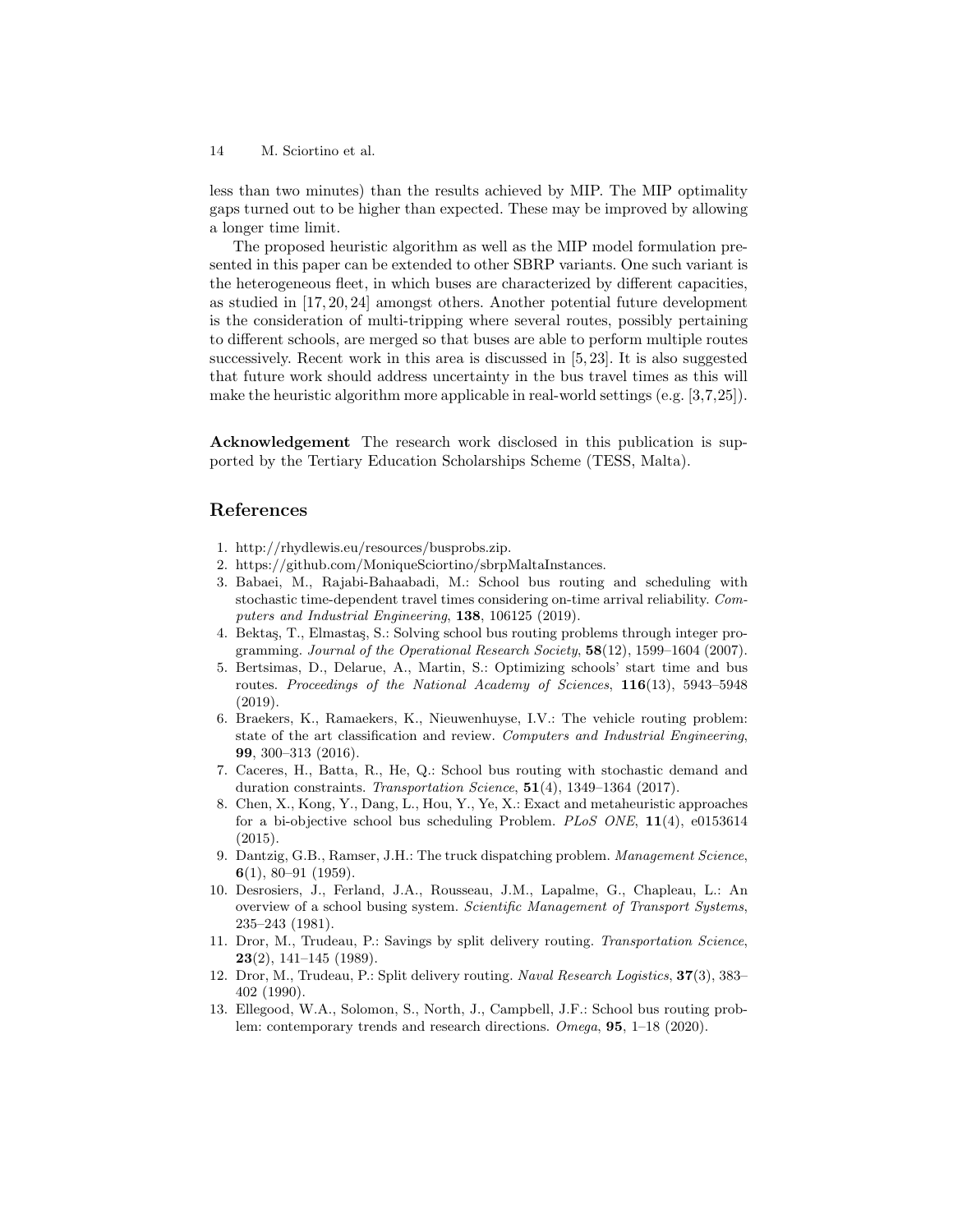A Heuristic Algorithm for School Bus Routing with Bus Stop Selection 15

- 14. Kek, A.G.H., Cheu, R.L., Meng, Q.: Distance-constrained capacitated vehicle routing problems with flexible assignment of start and end depots. Mathematical and Computer Modelling, 47(1-2), 140–152 (2008).
- 15. Laporte, G., Nobert, Y., Taillefer, S.: Solving a family of multi-depot vehicle routing and location-routing problems. Transportation Science, 22(3), 161–172 (1988).
- 16. Lewis, R., Smith-Miles, K.: A heuristic algorithm for finding cost-effective solutions to real-world school bus routing problems. Journal of Discrete Algorithms, 52-53,  $2-17$  (2018).
- 17. Lima, F.M., Pereira, D.S., Conceição, S.V., Ramos Nunes, N.T.: A mixed load capacitated rural school bus routing problem with heterogeneous fleet: Algorithms for the Brazilian context. Expert Systems With Applications, 56, 320–334 (2016).
- 18. Newton, R.M., Thomas, W.H.: Design of school bus routes by computer. Socio Economic Planning Sciences, 75–85 (1969).
- 19. Park, J., Kim, B.I.: The school bus routing problem: A review. European Journal of Operational Research, 202, 311–319 (2010).
- 20. Sales, L.D., Melo, C.S., Bonates, T.D., Prata, B.D.: Memetic algorithm for the heterogeneous fleet school bus routing problem. Journal of Urban Planning and Development, **144**(2), 04018018 (2018).
- 21. Sariklis, D., Powell, S.: A heuristic method for the open vehicle routing problem. The Journal of the Operational Research Society,  $51(5)$ ,  $564-573$  (2000).
- 22. Schittekat, P., Kinable, J., Sörensen, K., Sevaux, M., Spieksma, F., Springael, J.: A metaheuristic for the school bus routing problem with bus stop selection. European Journal of Operational Research, 229(2), 518–528 (2013).
- 23. Shafahi, A., Wang, Z., Haghani, A.: Solving the school bus routing problem by maximizing trip compatibility. Transportation Research Record: Journal of the Transportation Research Board, 2667(1), 17–27 (2017).
- 24. Siqueira, V.S., Silva, E.N., Silva, R.V., Rocha, M.L.: Implementation of the metaheuristic GRASP applied to the school bus routing problem. International Journal of E-Education, E-Business, E-Management and E-Learning,  $6(2)$ , 137–145 (2016).
- 25. Sun, S., Duan, Z., Xu, Q.: School bus routing problem in the stochastic and timedependent transportation network. PLoS ONE, 13(8), e0202618 (2018).

# Appendix

The MIP model presented here produces solutions consisting of cycles that start and end at the school. The arc from the school to the first bus stop in each route is then excluded. This is possible by assuming that the driving time from the school to any stop is zero.

The decision variables of our model are as follows. Binary variable  $x_{uvR}$ indicates whether route  $R \in \mathcal{R}$  travels from  $u \in V_1$  to  $v \in V_1 \setminus \{u\}$ . Binary variable  $y_{vR}$  indicates whether route  $R \in \mathcal{R}$  visits  $v \in V_1$ . Also, binary variable  $z_{wv}$  indicates whether students in address  $w \in V_2$  walk to stop  $v \in V_1 \setminus \{v_0\}.$ Variable  $s_{vR} \in \{0, 1, \ldots, C\}$  gives the number of students boarding route  $R \in \mathcal{R}$ from stop  $v \in V_1 \setminus \{v_0\}$ . Moreover, variable  $l_{vR} \in \{0, 1, \ldots, C\}$  gives the total load of route  $R \in \mathcal{R}$  just after visiting stop  $v \in V_1 \setminus \{v_0\}$ . Finally, variable  $t_R \in [0, m_t]$  specifies the total journey time of route  $R \in \mathcal{R}$ . The MIP formulation